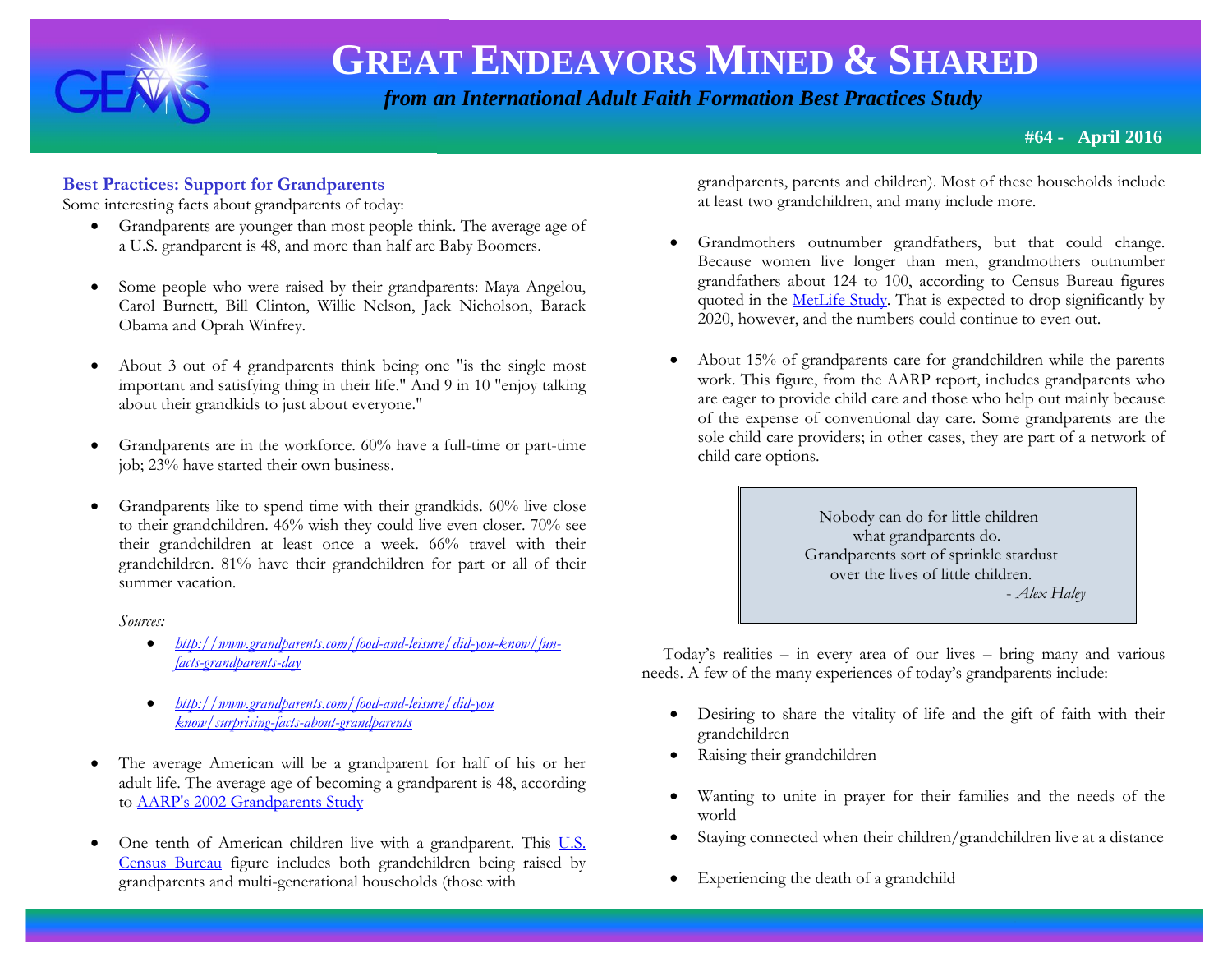• This – and the following issue – will explore some of the ways parishes are responding today to the various life situations of grandparents.



### **Grandparents-Grandchild Camp**

 A couple of years ago, Jolana Peard (Pastoral Associate of Elementary Ministries at St. Robert of Newminster Parish, Ada,

MI) had a co-worker hand her an advertisement for a grandparents-grandchildren camp at Michigan State University. Recognizing that grandparents want to know how to pass on the faith, Jolana thought, "We can use an opportunity like this to help grandparents be involved in their grandchildren's faith growth."



 The Grandparent/Grandchild Camp takes place during the summer, an opportunity for grandparents and grandchildren (ages 8-12) to come together for a three-day learning experience of faith sharing, a lesson concentrating on various aspects of family and the Catholic family, prayer, games, and crafts. Scheduled from 9:30 – noon, the days begin with a simple breakfast.

 The over-all themes for each camp have always been something from which "family relationships" (and the activities, learnings, and prayer) can flow; e.g. "The Jesse Tree;" "The Twelve Tribes." Some of the activities which have been included are:

- Writing a family prayer using a recipe
- The apple doesn't fall far from the tree: an activity for grandparents and grandchildren to find out what they have in common.
- **Jesse Tree bingo**
- Planting a sapling after painting the pots
- Garden stone handprints in cement
- Family tree worksheet
- Jeopardy game of basic Catholic knowledge
- Exploring the 12 tribes of Israel; exploring family geographic origins
- Painting together an acrylic painting of a desert scene with professional artist
- Creating tribe flags and family flags
- Making memory boxes
- A scrapbook of the three days



### **Who has participated in the camp?**

- Grandchildren (who are parishioners) bring their grandparents
- Grandparents (who are parishioners) bring their grandchildren
- Some grandparents, from the parish, have volunteered to be surrogate grandparents for children who desire to come, but don't have grandparents in the area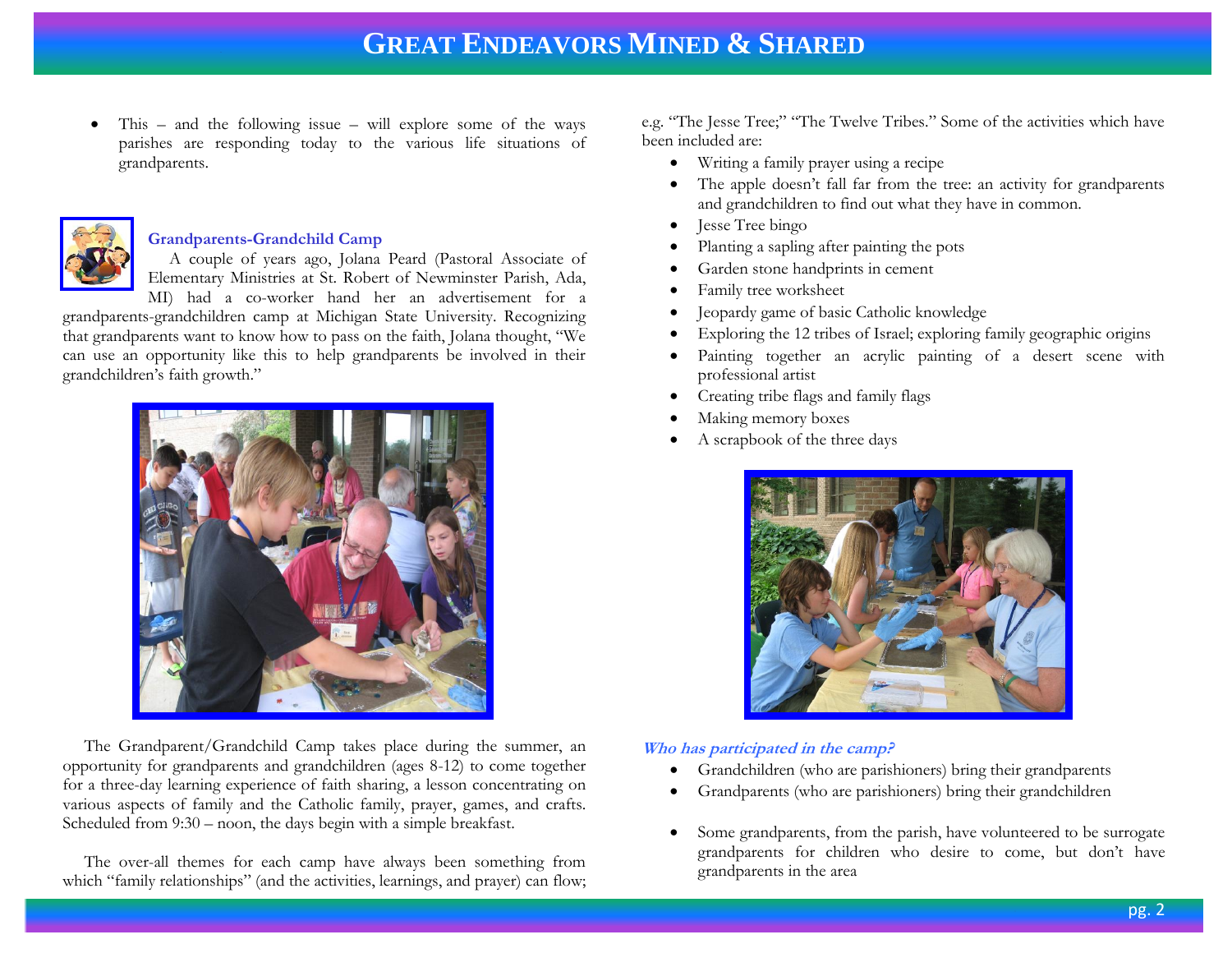- Some grandparents are from other parishes who read about it via the online bulletin or because of their participation in the Scripture study at St. Robert's.
- One grandparent told Jolana that she tells various groups about it (e.g. her book club). She said she is going to keep telling people until other parishes start offering the same type of camp for their grandparents.



**Some important procedures which have added to the success of the camp:**

- Because of a beautiful space in their newly constructed Parish Life Center, breaks between each activity are included: for restroom visits, quick coffee/snack refills, and a brief basketball game. Although the breaks are only a couple of minutes between each section of the morning, the basketball game always gets the wiggles out of the children, helping them to return and focus on a new activity.
- Grandparents are asked to bring only two grandchildren at a time, so personal attention can be given to each one.
- No parents can participate as helpers, so that children can give their full focus to their grandparents.

The task of the second-half of life is to become the quiet, blessing grandparent who no longer needs to be the centre of attention but is happy simply watching the young grow and enjoy themselves.

- *Ron Rolheiser* 



#### **Grandparents in Prayer**

 In some parishes grandparents have joined – in various ways for prayer.

 Because of 9/11, some grandparents at Our Lady of Victory Parish, Centerville, MA, wondered what they could do to help in some way. They knew that many people were praying, but a group wanted to gather for prayer, starting a novena to St. Anne, the grandmother of Jesus. They did just that, beginning on July 26, 2002 (the feast of Sts. Anne and Joachim).

 Since then, the *Gathering Grandmothers Novena*, a group of twelve to twenty grandmothers has met every Friday at noon. After opening prayer, the grandmothers share particular situations which are need of prayer. They then pray that Our Father, Hail Mary, Glory Be and Hail Holy Queen, then ending with the Litany of St. Anne.

- <http://www.catholictradition.org/Litanies/litany14.htm>
- [http://prayerbook.com/Litanies/litaanne.htm\)](http://prayerbook.com/Litanies/litaanne.htm)

 The idea has spread, other parishes beginning something similar, sometimes meeting monthly, some also expanding to do a few weekend gatherings a year with families, including grandparents. Dianne Gilligan, from Our Lady of Victory, remarks: "For us, I think the simplicity and short time requirement have contributed to our success and longevity."

For more information, see:

- <http://olvparish.org/gatheringgrandmothers.html>
- <http://www.facebook.com/olvgrandmothers>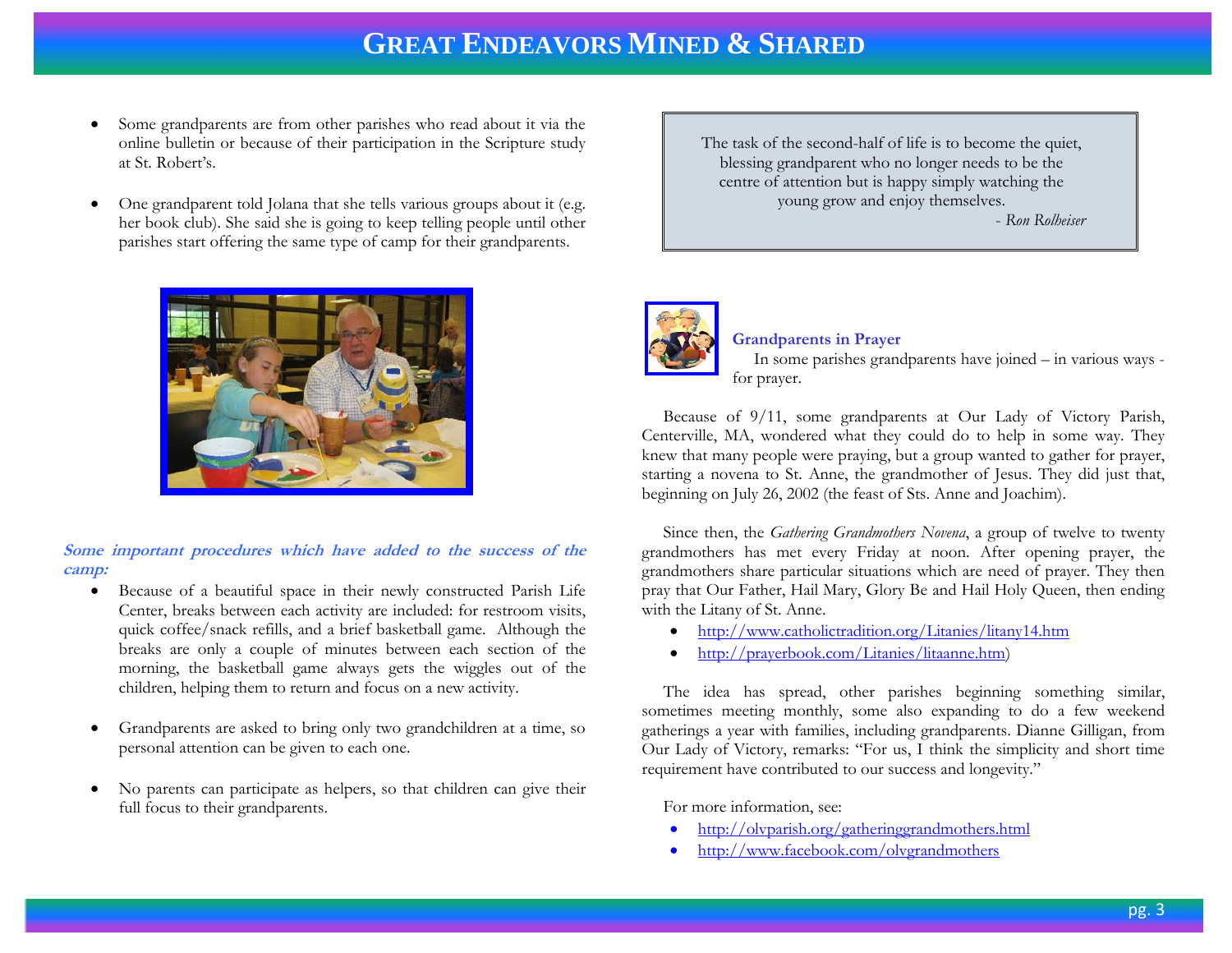"One of the groups that was inspired by *The Gathering Grandparents* is the Grandparents Group at St. George Parish, Worcester, MA," says Ruth Viens, from St. George Parish. One difference is that Ruth wanted to be sure to include grandfathers as well.

 This group in Worcester meets at 11:00 am (for approximately 45 minutes) on the third Friday of the month, September through May to pray for the safety and well-being of their grandchildren. Their gathering includes prayers to Saint Anne and Saint Joachim, grandparents of Jesus, and the rosary. Copies of the prayers we use are always available in the church hall for anyone unable to attend but who may wish to pray from home.

 They currently have what Ruth calls a "core group" of about eight grandparents. The group is open to any grandparents who wish to come and plans are underway to continue to the advertising, inviting more grandparents to join them:

- Notes on their diocesan website
- Faxed weekly to all parishes in the diocese
- Always mentioned in the calendar section of the weekly diocesan paper
- The parish bulletin, parish website a monthly parish e-newsletter

 Another prayer idea can be found in the booklet, *Daily Meditations (with Scripture) for Busy Grandmas* [\(http://www.thepastoralcenter.com/251.html\)](http://www.thepastoralcenter.com/251.html).

> The very fact that you don't look or act or feel like the grandparents of even a generation ago does not mean that you are less, but that you are more - in effect, an evolved form of grandparents, primed to do a bigger and more challenging job than any group before you.

> > - *Arthur Kornhaber*



### **Grandparents at a Distance**

 According to a recent survey by the American Association of Retired Persons (AARP), 66% of American grandparents live more than twenty-five miles away from their grandchildren; 75% wish they could see their grandchildren more often.

 In responding to my question regarding what was happening in parishes to support grandparents, Mary Caputo, of North Brookfield, MA commented, "My parish does not have any programs for grandparents, but it does have a large elderly population that would greatly benefit from something like this. I, myself have grandchildren living at a distance. I would love suggestions on how to stay close."

 Mary echoes the feelings/desires of many grandparents who are at a distance. Here are a few ways to connect (many of these could be for **all**  grandparents (and great aunts and uncles), not just those at a distance:

- **Connect With Far-Off Grandchildren:** [http://www.grandparents.com/grandkids/long-distance](http://www.grandparents.com/grandkids/long-distance-grandparents/connectingtime)[grandparents/connectingtime](http://www.grandparents.com/grandkids/long-distance-grandparents/connectingtime)
- **Stay in Touch with Grandkids!: <http://www.cyberparent.com/gran/intouch.htm>**
- **Best Ways to stay in touch with Grandchildren:**  [http://denisehandlon.hubpages.com/hub/Best-Ways-to-stay-in](http://denisehandlon.hubpages.com/hub/Best-Ways-to-stay-in-touch-with-Grandchildren)[touch-with-Grandchildren](http://denisehandlon.hubpages.com/hub/Best-Ways-to-stay-in-touch-with-Grandchildren)
- **Long Distance Grandparenting: How to Keep in Touch:** [http://www.parentingweekly.com/grandparents/long\\_distance.htm](http://www.parentingweekly.com/grandparents/long_distance.htm)
- **Long Distance Grandparents:**  [http://www.fiftyisthenewforty.com/family/long-distance](http://www.fiftyisthenewforty.com/family/long-distance-grandparents/)[grandparents/](http://www.fiftyisthenewforty.com/family/long-distance-grandparents/)
- **15 ways for grandparents and grandchildren to bond:**  [http://www.sheknows.com/parenting/articles/810863/15-ways-for](http://www.sheknows.com/parenting/articles/810863/15-ways-for-grandparents-and-grandchildren-to-bond)[grandparents-and-grandchildren-to-bond](http://www.sheknows.com/parenting/articles/810863/15-ways-for-grandparents-and-grandchildren-to-bond)